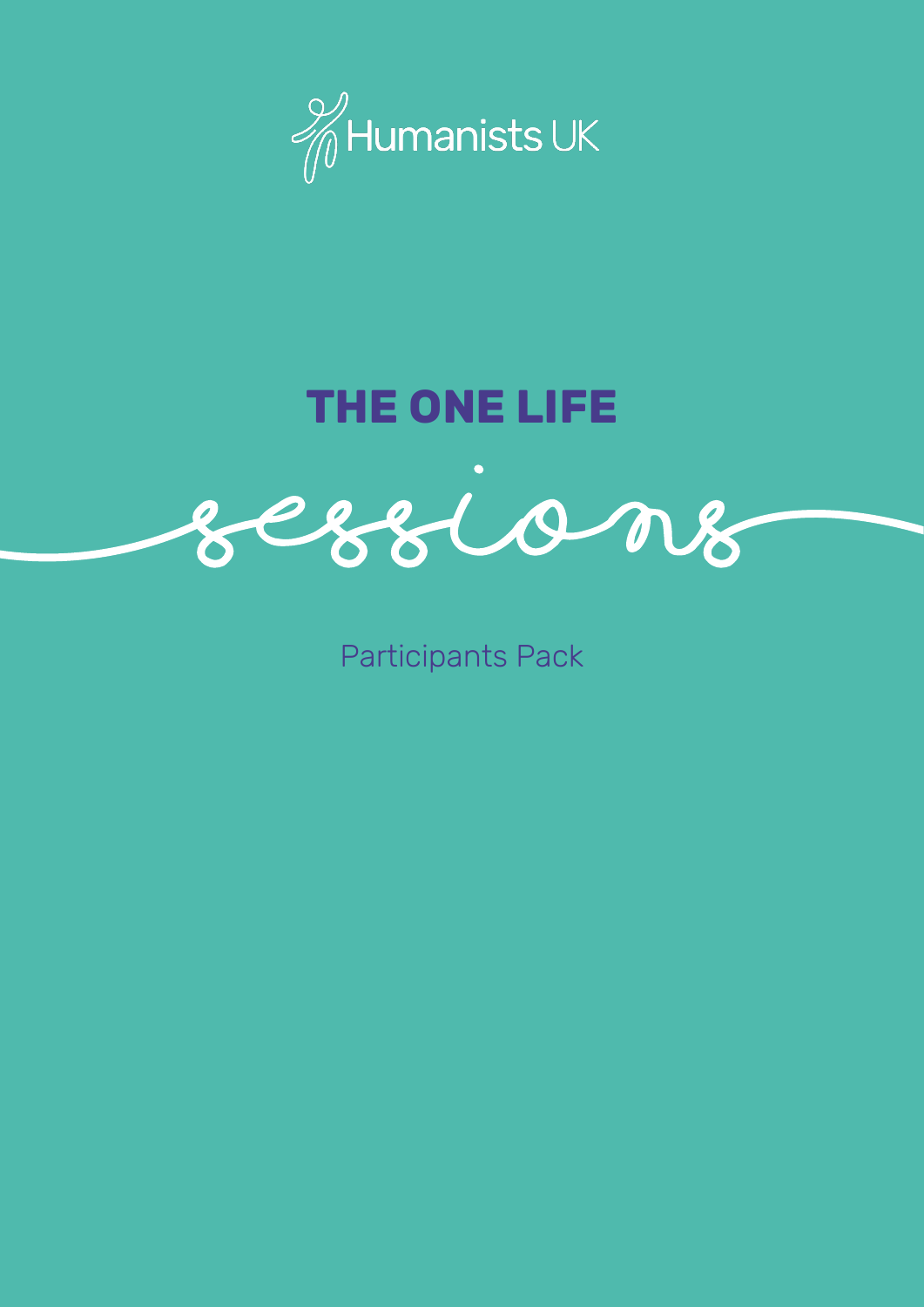# SESSION 1

## ONE LIFE - INTRODUCTION TO A HUMANIST VIEW

#### **ONE LIFE**

Accepting we have one life is a real focus. We cannot put anything off in the hope of some other life. This realisation can intensify our experience and make us more accountable and responsible for our actions. We need to focus more on what we want to achieve, including how we can contribute to making the world a better place for our children and for humankind generally.

#### **THE BIG QUESTIONS**

To find a way of exploring the big questions and to seek a framework for understanding the world, people have created many different belief systems. Humanism offers tools to explore reality and life and understand it without resorting to the supernatural.

#### **WHAT IS HUMANISM?**

Humanism is '.*..a beautiful and lifeenhancing alternative outlook that offers insight, consolation, inspiration and meaning, which has nothing to do with religion, and everything to do with the best, most generous, most sympathetic understanding of human reality.*' *A.C. Grayling (B. 1949)*

*'Throughout recorded history there have been non-religious people who have believed that this life is the only life we have, that the universe is a natural phenomenon with no supernatural side, and that we can live ethical and fulfilling lives on the basis of reason and humanity.*

*'They have trusted to the scientific method, evidence, and reason to discover truths about the universe and have placed human welfare and happiness at the centre of their ethical decision making.*

*'Today, people who share these beliefs and values are called humanists and this combination of attitudes is called humanism. Many millions of people in Britain share this way of living and of looking at the world, but many of them have not heard the word 'humanist' and don't realise that it describes what they believe.'* Humanists UK

#### **HAPPINESS AND WELL-BEING**

A humanist perspective permits us to seek happiness where we can, and part of our happiness or contentment is found by helping others.

It is possible that well-being is a better word for happiness? Our sense of happiness and well-being is inextricably linked with the well being of our planet and fellow human beings. It is closely aligned with fulfilment and contentment and a sense of belonging.

At a basic level, seeking happiness is quite a simple process:

- Identify what makes you happy and do more of it.
- Identify what makes you unhappy and do less of it.

Often we are so busy with our lives that we don't even stop to do this basic audit of what is making us happy or unhappy.

#### **SOME FURTHER RESOURCES:**

Humanists UK website: humanism.org.uk

*On Humanism,* Richard Norman (2004)

*Meaning, Self and the Human Potential: An Appeal for Humanism,* Kristine Millar (2012)

*The Great Questions of Life,* Don Cupitt (2006)

*The Happiness Hypothesis*, Jonathan Haidt (2006)

*Secularism, politics, religion & freedom,*  Andrew Copson (2017)

#### **SESSION 2 - FREE-THINKING AND THE NEED FOR SCIENCE**

Central to a humanist perspective is the concept of free-thinking, not taking things for granted, and trust in science and the scientific method to help us learn about the world we inhabit and enrich our understanding and experience.

Does dogma get in the way of understanding?

Do we know what free-thinking is?

Are we fallible? How do we think with an open mind? Is there such a thing as truth?

How can science help us find what is true?

Does scientific method give us reassurance?

Can science help us find a sense of belonging and help with meaning and purpose?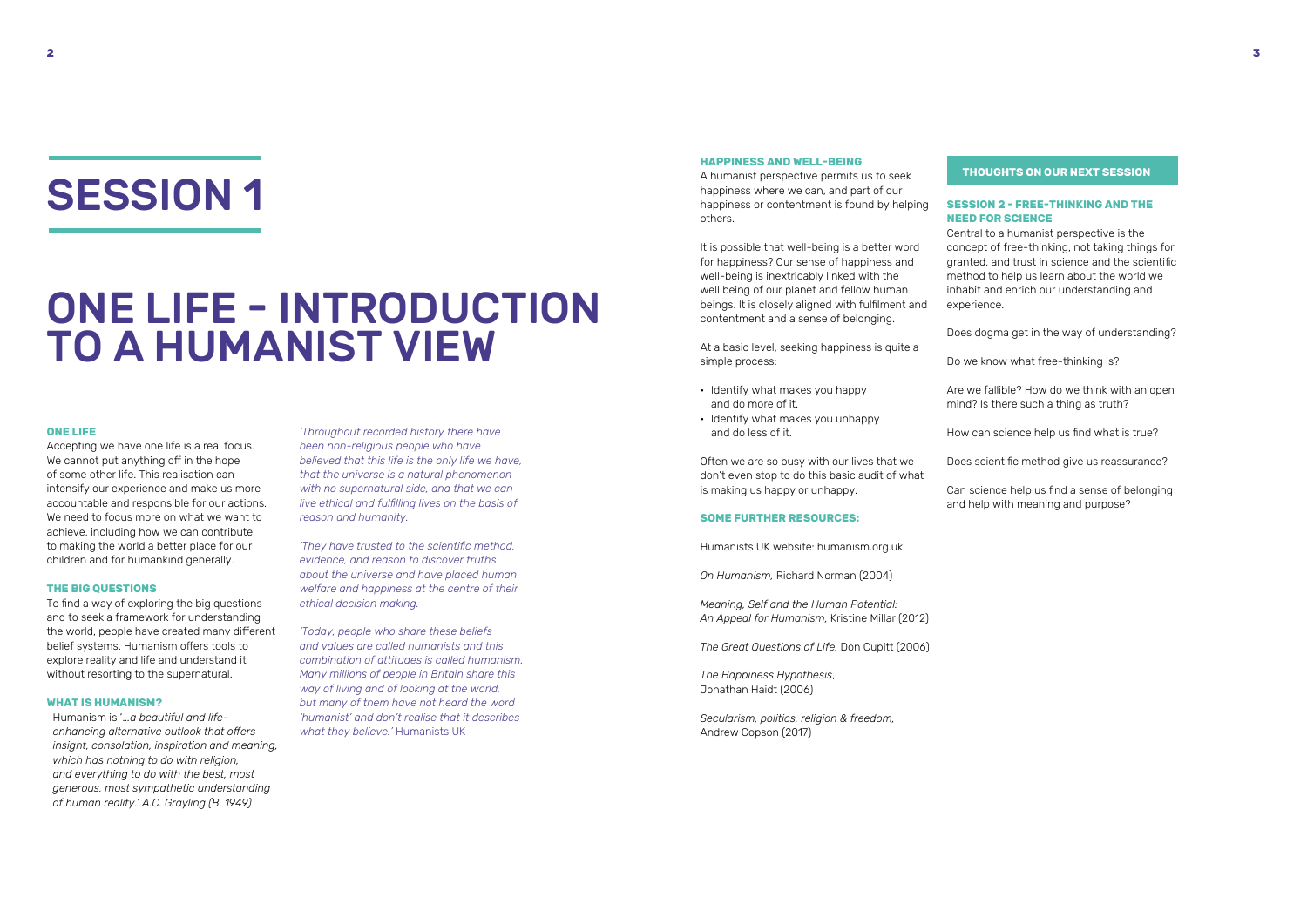#### **CRITICAL THINKING**

Critical thinking is an approach that asks us to stop and step back from a problem or situation - to put aside our pre-conceptions, think creatively, make sure we understand the issue or problem, find the evidence we need to consider and analyse it in a clear, rational, open-minded way.

#### **SCIENCE AND SCIENTIFIC METHOD**

Humanism places a great deal of importance on science and scientific method as the best way for us to learn about our world and our best chance of knowing what is true.

Scientific method is a body of techniques for investigating phenomena, acquiring new knowledge, or correcting and integrating previous knowledge. To be termed scientific, a method of inquiry is commonly based on empirical or measurable evidence subject to specific principles of reasoning. Ideas are tested empirically and then tested again in an ongoing process.

Science enables us to tackle diseases and conditions that have dogged mankind. It allows us to gain a greater insight into the macro and micro elements of ourselves and the world of which we are part.

#### **LIVING WITH DOUBT**

An inherent element in the scientific method is doubt and a built in avoidance of scientific knowledge becoming a new dogma. Living with doubt is an essential facet of living and thinking as a humanist and it is in many ways liberating.

"Science does not aim at establishing immutable truths and eternal dogmas; its aim is to approach the truth by successive approximations, without claiming that at any stage final and complete accuracy has been achieved." *Bertrand Russell (1872-1970)*

#### **A SENSE OF BELONGING**

Using knowledge of ourselves and our place in the world allows us to consider abstract ideas such as meaning and purpose. We are part of nature and are still contemplating what that entails. We are part of something with no apparent purpose and yet something which can fill us with wonder.

#### **FURTHER READING:**

*The Magic of Reality* (2012), *Unweaving the rainbow* (2006), Richard Dawkins

*The Ascent of Man*, Jacob Bronowski (Book & DVD - 1973 dated but inspiring!)

*The Enigma of Reason*, Mercier/Sperber (2017)

*Ideas That Matter*, A C Grayling (2010)

*The Age of Wonder,* Richard Holmes (2008)

*The Demon haunted world - Science as a candle in the dark,* Carl Sagan (1995)

*The incredible unlikeliness of being: Evolution and the making of us,* Dr Alice Roberts (2014)

*A brief history of time*, Stephen Hawking (1987)

*A short history of truth*, Julian Baggini (2017)

## **SESSION 3 - DECISION ETHICS AND MORALITY**

Having science and scientific method combined with a critical thinking approach empowers us with the assurance that what we know about the world has some basis, and that we can guard against some of our fallibility when making decisions. What guidelines can we use to consider what might be the right thing to do. Why should we be good?

# SESSION 2

## FINDING OUT - FREE THINKING AND THE NEED FOR SCIENCE

#### **REALITY**

Understanding reality enables us to better deal with things, improves our perceptions of where we are in the world and where we are going. Humanists want to consider many angles and make good decisions that are fair and beneficial to all.

#### **DOGMA**

The propensity for establishing worldviews or paradigms to explain and create an understanding of the world is common in religions. These worldviews often became dogmas, immutable 'truths' that are not to be examined or questioned and are closely associated with power and control by people in authority.

#### **FREETHINKING**

Humanists reject dogmatism whatever its source and instead try to adopt a free thinking approach which is sceptical of information and curious to find the truth of a situation. Humanists try to approach things rationally and with an open mind. We examine the information we receive critically, and look for evidence to support the arguments we make.

### **HOW OUR BRAINS WORK AND MAKE US FALLIBLE**

Our brains learn how to see things and make sense of them - using reference points to determine what images we see.

'We fool ourselves that something is right for all sorts of reasons – because it is comfortable to do so, because we've been conditioned to do so, because others think so, because it is fashionable to do so.' *Jeaneane Fowler, Humanism: Beliefs and Practices*

Our brains use powerful short cuts every day and we have a number of inbuilt biases. We can all sometimes prefer to err on the side of accepting things that confirm what we already think we know and which can make us feel better. It takes practice to question your biases.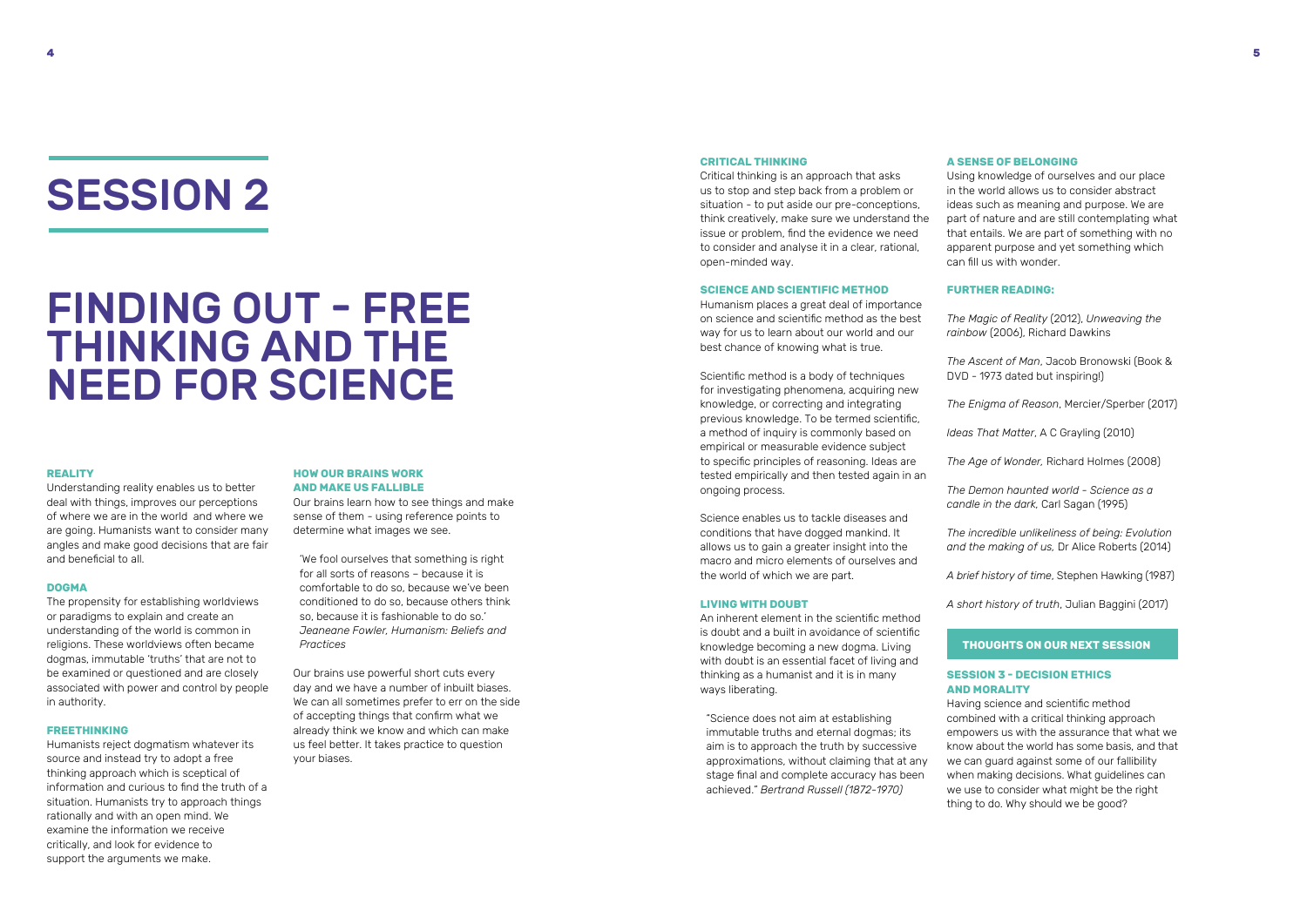Humanists try to embrace the moral principle known as the 'Golden Rule', otherwise known as the ethic of reciprocity, which means we believe that people should aim to treat each other as they would like to be treated themselves – with tolerance, consideration and compassion.

#### **SENSORY ANIMALS**

Humans are sensory creatures and we should delight in sensory experience. We have evolved with bodies that allow us to experience great pleasures. Our creations in music, art, architecture, and technology are in themselves awe-inspiring, and our desire to ensure that everyone enjoys life and has access to enjoy knowledge is truly empathetic. Some people seek to restrict sensory pleasures and even some music and art on the grounds of morality.

#### **SOURCES OF GUIDANCE**

Humanists can draw on a lot of philosophical positions to arrive at an ethical stance. Principles of liberty and freedom are important and join with the wish to promote the greatest happiness for all. The humanist tradition draws on human history to try and consider our current condition in the light of an accumulation of human knowledge and experience, unfettered by any external source. A positive approach to life leads to a deep respect for humanity and human rights. It offers a positive context to humanist ethical positions that allows us to accept our fallibility, appreciate reality and look for the best solutions.

### **FURTHER READING**

*The Evolution of morality*, Richard Joyce (2006)

*An Intelligent Person's Guide to Ethics,* Mary Warnock (2006)

*Godless Morality: Keeping Religion Out of Ethics,* Richard Holloway, formerly Bishop of Edinburgh (2004)

*Meditations for the Humanist: Ethics for a Secular Age,* A C Grayling (2003)

*Critical Reasoning in Ethics: A Practical Introduction*, Anne Thomson (1999)

*Being Good,* Richard Norman (2017) (e-book available to download at humanism.org.uk/ humanism/the-big-questions/)

**SESSION 4 - RELIGION**  Although 52% of the UK population are non-religious, religion is still an integral part of many modern societies in the developed world. In many cases religious views are increasing in correlation with populist political views and an ever increasingly global population.

- 
- 

• How can we better understand religion?

• Can humanists adopt aspects of religion?

• How do we interact with religious people?

# SESSION 3

## DECISION ETHICS AND MORALITY

How do we know how to interact with each other? How may we use the information we have and how we might decide what constitutes a good life? How can we live well together?

#### **EMOTIONS**

In our day to day lives our physiological and mental well being influences how we see and react to the world around us. Our emotions and moods can add to existing foibles and make some reactions irrational. In some circumstances we have to make judgements quite quickly, it's important that we recognise that we could get the wrong end of the stick.

#### **HUMAN RESPONSES**

A high proportion of human responses to physical stimuli and to emotional situations are automatic. When our bodies are stressed we rush to judgements, anxious to deal with a situation quickly so that we can return to a state of security. That suggests a strong evolutionary element to human reaction and influence on decision making. Being aware of how we feel helps our judgement in making important decisions.

#### **CONSIDER THE FACTS**

Humanists try to approach things rationally and with an open mind. We examine the information we receive critically, and look for evidence to support the arguments we make.

#### **A NEED FOR TOLERANCE**

We are social animals with two million years experience of living together. We have learned and continue to learn how we can best interact with each other to our mutual benefit. We have learned that our lives are unique and that we are all different and have to tolerate these differences to enable us to live the lives we wish to live.

#### **ETHICS AND MORAL CODES**

Some studies have suggested that our ethical capacity may have developed through our biological evolution and our moral codes through cultural evolution. This presents a powerful and persuasive theory of the origin of our morality. It is probably empathy and a form of consequentialism which ultimately drives our morality and our ethics - if we cooperate or our group performs better then we have a better life and so on.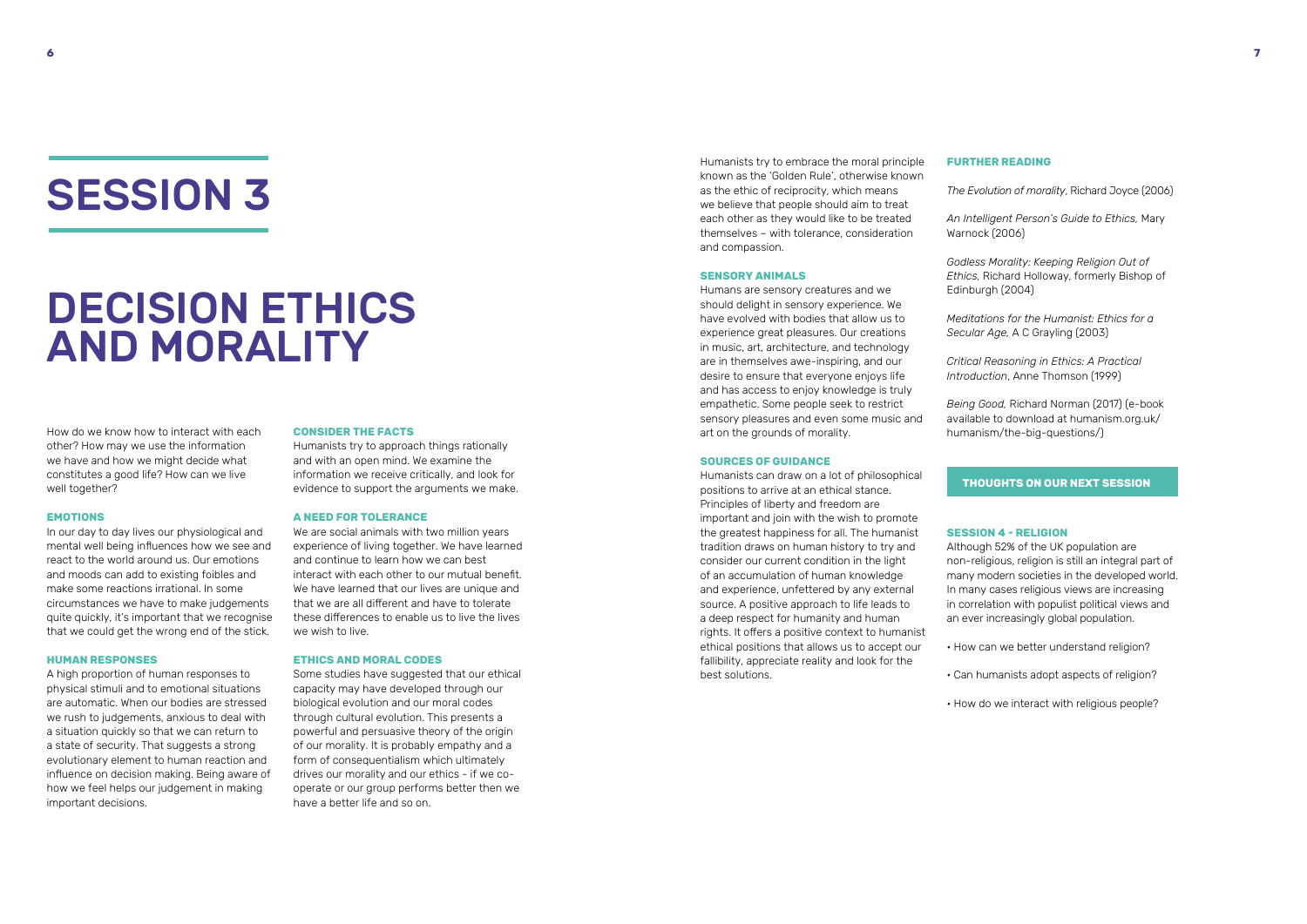#### **THE FUTURE OF RELIGION**

Research suggests that the number of non-religious people will grow in countries such as the United States and France.

It is worth noting however that there is at least a possibility that the statistics on religious belief are somewhat distorted as most places where populations are growing fast remain generally religious and without the freedom to express belief, so amongst many populations there may be significantly more people who are not religious than is suggested.

**DIALOGUE WITH THEISTS**

It is important that people with different world views are able to talk with each other well. Good principles for good conversations include trying to understand another person's perspective and look for common ground.

Philip Kitcher on humanist dialogue.

'A secular worldview ought to be forged in dialogue, even in passionate interaction, with all that has been most deeply thought about what it is to be human – including whatever can be refined out of religious traditions. For secular humanism is only secondarily secular: it is primarily humane.' *From: Life After Faith, The Case for Secular Humanism*

### **FURTHER READING**

*Religion for Atheists*, Alain de Botton (2013)

*Life After Faith: The Case for Secular Humanism*, Philip Kitcher (2016)

*The Sea of Faith*, Don Cupitt (2010)

*From Apostle to Apostate: The Story of the Clergy Project*, Catherine Dunphy (2015)

*The book of dead philosophers*, Simon Critchley (2011)

## **SESSION 5 - WHAT WE OWE EACH OTHER, A HUMANIST PERSPECTIVE**

We live in a world which is interconnected and unequal.

What might humanists identify as the most pressing issues?

How important are human rights?

What are they?

How tolerant are we?

Why might humanism and secularism be important?

Are we each responsible and accountable?

How can we help improve the world?

# SESSION 4

## MAKING SENSE OF RELIGION

#### **THE STATUS OF RELIGION**

Most people in the world today are religious. They derive their meaning in life from a supernatural power. Humanists see no evidence for this, and derive meaning from their interactions with the people around them, in the one life they know they have.

#### **RELIGIOUS CONCEPTS**

Can we appreciate the reasons why some people are religious and how they manage the tensions between faith and reason?

To try and understand a religious view, it's useful to understand the language of religion, some of the key terms used can help us gain an insight into a different way of looking at life and the world. It can also help us be clearer on the differences between a religious and non-religious viewpoint.

#### **RELIGION IN THE UK**

Recent surveys have suggested that those that identify as having no religion are in the majority of 52%. This grouping is often referring to several different worldviews, only some of which may be humanist or similar. For many who are open about being non-religious, religion can still remain a source of inspiration and even guidance.

#### **CAN WE ADOPT ASPECTS OF RELIGION IN A NON-RELIGIOUS**

Should we reject everything to do with religion or cherry pick useful elements?

The argument of *Religion for Atheists*, *by Alain de Botton*: as humanists we have no need to reinvent the wheel. We are free to incorporate the more compatible elements of religion into our humanist worldview.

#### **UNDERSTANDING RELIGIOUS PEOPLE**

For most, religion is not primarily a matter of intellect or reasoning, but rather an approach which places great importance on religious experience and feeling.

Few people are ever reasoned from non-belief to belief. Religions also offer some consolation and hope of an afterlife in the face of death. This provides comfort for many. It can be difficult for non-religious people to understand the importance, power and meaning that religion brings into people's lives.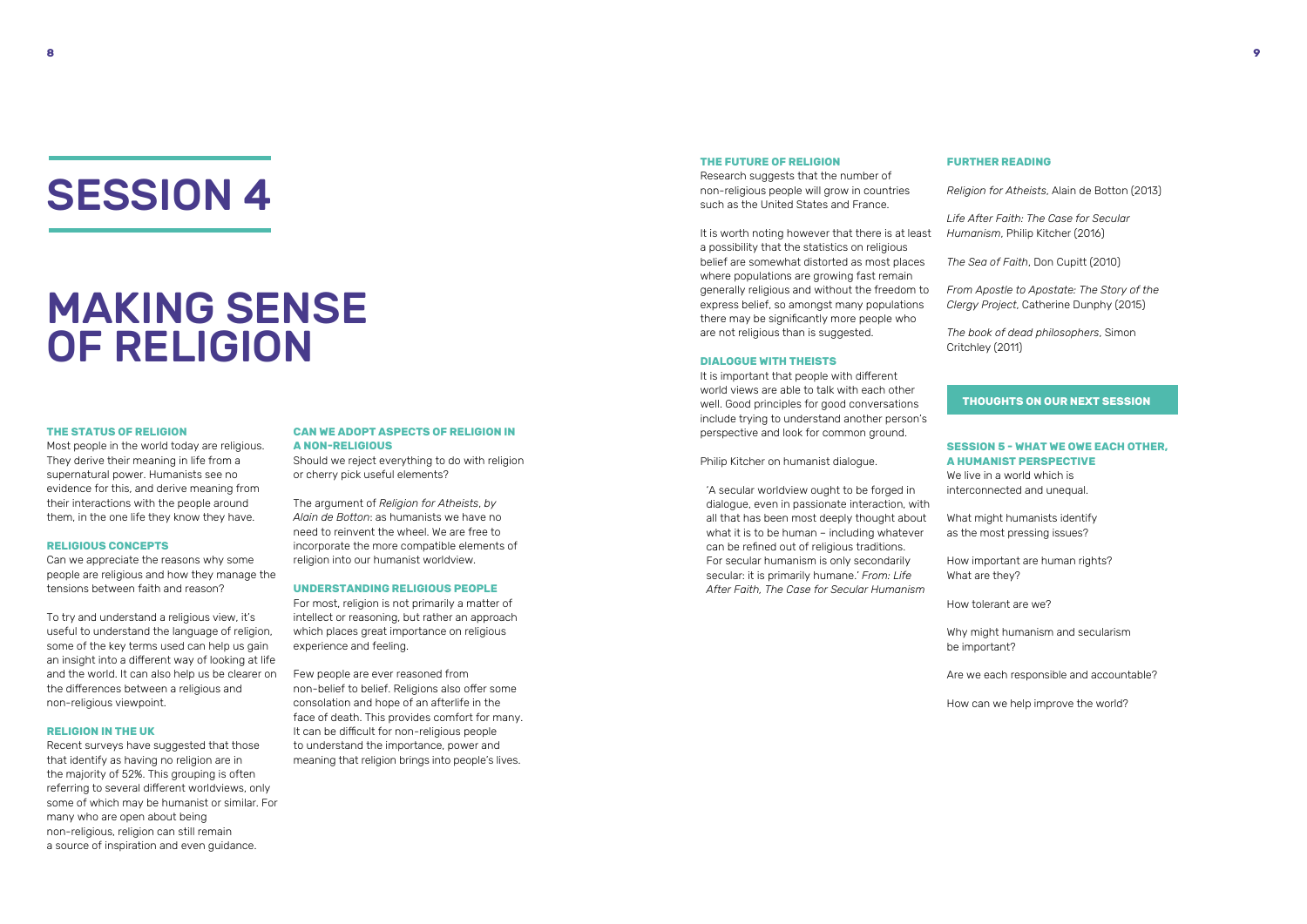#### **ECOLOGY**

Ultimately humans cannot live without a viable planet to live on. If this planet is harmed beyond the point at which it can continue to support human life, all other problems become irrelevant.

We are part of an intricate, complex web of life. Yet sometimes when we discuss the environment, we separate it from people. For people who live closer to nature the state of the environment is a life threatening concern - our actions and inactions threaten their existence. We are accountable.

### **HUMAN RIGHTS AND PROTECTING THE PLANET**

If human rights can't be achieved for all and global equality remains out of reach, then urgent environmental matters are likely to remain unprioritised and unsolved. We must ensure that human rights are upheld to advance progress in both the global wellbeing of the natural world and for all human beings.

#### **TOLERANCE AND ACTION**

There are many things getting in the way of real change, but intolerance is certainly one. It prevents the co-operation that is crucial to tackle the complex issues we face. If we identify intolerance we are duty bound to try and deal with it. Segregation by race, gender, faith/belief or sexual orientation helps to foster intolerance and prejudice attitudes.

#### **ENGAGING WITH THE ISSUES**

If humanism is truly about the world it must try to energise us all to engage with the world and fight the apathy that seems to have infected the developed nations.

If we accept responsibility and accountability, then we have to act to make the world a fairer place. The lives of others near and far can impact us all, as well as future generations.

#### **FURTHER READING**

*Half the Sky (How to change the world)*, Nicholas Kristof & Sheryl WuDunn (2009)

*Environmental Protection & Human Rights*, Donald K Anton, Dinah Shelton (2011)

*Beyond Borders: Thinking Critically about Global Issues* – Paula S Rothenberg (2005)

*Enlightenment now: The Case for Reason, Science, Humanism, and Progress* – Steven Pinker (2018)

#### **SESSION 6 - HUMANISM IN EVERYDAY LIFE**

Is there such a thing as humanist spirituality?

Do humanists meditate?

Pastoral care for non-religious people, humanism in the community.

Communal celebration, ritual and humanism.

Personal reflection, working together, living well and sources of guidance.

Summary of the sessions.

Looking to the future - individuals and communities.

# SESSION 5

## WHAT WE OWE EACH OTHER, A HUMANIST PERSPECTIVE

*"Humanism is about the world, not about humanism." – Harold Blackham (1903-2009)* 

#### **CONCERN FOR OUR PLANET AND HUMAN LIVES**

Climate change and habitat loss are threatening wild animals with extinction. Despite improvements in living standards for millions of people, issues about equality.

Humanist thinking insists that we are accountable for our own actions and have to take responsibility both individually and collectively.

#### **WHICH ISSUES NEED ATTENTION**

UN Sustainable Development Goals came into force in January 2016 setting out 17 goals tackling the issues that affect our world.

Engaging constructively in the world around us is a source of deep satisfaction, gives meaning and purpose, contributes to improving the world and contributes to our self-esteem and our sense of well-being.

Being responsible means that we have to try and make things better and that ultimately means that we are accountable. We are accountable for our own and for future generations.

#### **HUMAN RIGHTS**

The Universal Declaration of Human Rights identifies 'the foremost statement of the rights and freedoms of all human beings'. It stipulates 30 'Articles' which give us a benchmark against which we can measure our progress.

#### **PROGRESS AND OPTIMISM**

The world has many problems. It is grossly unfair and unequal. But there has been some very significant progress. On a macro scale, there are signs of improvement and some degree of convergence. We need some sense of hope else we may give up.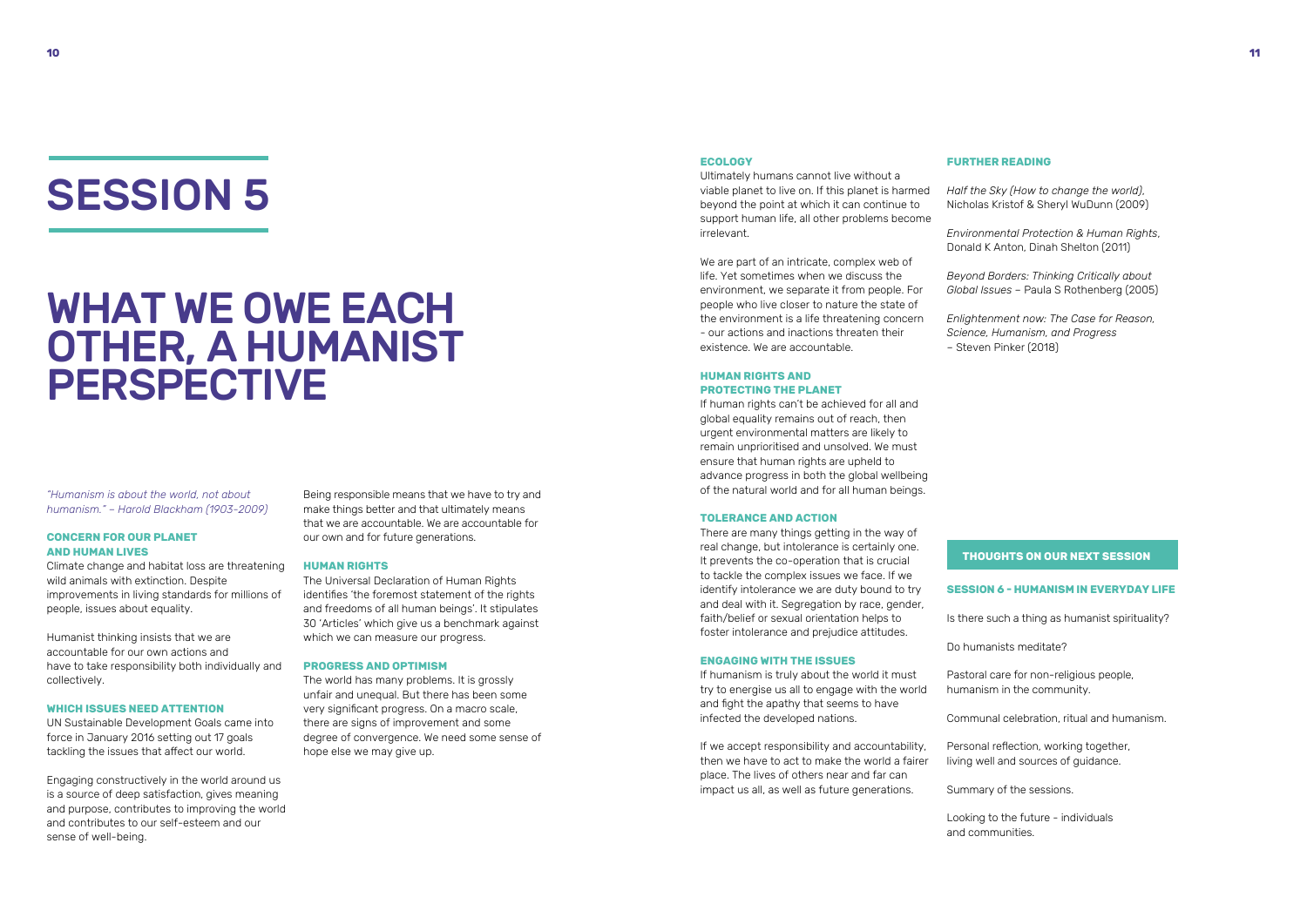**12**

#### **COMMUNAL CEREMONY AND RITUAL**

It is good to mark life's big events and sometimes feels good to join in a communal act. There are humanist celebrants who conduct funerals, weddings and namings. There are a growing number of opportunities for secular approaches - not all are run by humanists. Sunday Assembly Movement, Coming of Age Ceremonies, Death Cafés etc

#### **RE-VISIT A DEFINITION OF HUMANISM**

"Humanism is the philosophy that you should be a good guest at the dinner table of life". A.C. Grayling.

Whatever we choose to do - if we keep mind and body well as much as possible it will help.

In some ways humanism is a hard option because there are no simple rules. Some things will work for some humanists but not for others. Because humanists don't believe in an afterlife, we live positively, behave ethically and take responsibility for our actions without expectation of rewards or punishment from a supernatural power. We do this because it helps us live confident, happy and fulfilling lives. We find inspiration in philosophy and can apply these teachings to our own lives. This can be liberating and enriching.

#### **HOW CAN WE SAVOUR THE EXPERIENCE OF LIFE?**

Take time each day to reflect on the simple, remarkable fact that we exist - recognise that our time in the sun is short and we should make the most of it.

#### **HUMAN COOPERATION**

We know when humans get together they can make better decisions and produce outcomes greater than the sum of their individual parts.

### **SHAPING THE FUTURE**

As we lurch towards the future, humankind has an opportunity to help shape a better world...will we take it. A humanist perspective can surely help humanity to seek a better future for all life.

### **FURTHER READING**

*Living Well*, Richard Docwra (humanism.org.uk/humanism/ the-big-questions)

*Waking up - A Guide to Spirituality without religion*, Sam Harris (2014)

*Sense and Goodness Without God*, Richard

Carrier (2005)

*Life, Sex and Ideas: The Good Life without God*, A.C. Grayling (2001)

# SESSION 6

## HUMANIST SPIRITUALITY & EVERYDAY LIFE

#### **HUMANIST SPIRITUALITY**

What is spirituality? It is connected to how we actively and consciously develop and enact our deepest values and beliefs.

'When people talk about a spiritual experience they point to the combined sensation of awe, inner peace, and enlightenment, which culminates in a reverence for life and nature, and a sincere self-reflection about these things and oneself. And yet that, too, is the experience of any true philosopher.' *Richard Carrier, Sense and Goodness Without God.*

#### **RELIGIOUS PRACTICE THAT MAY HELP**

There are tools that may help us in life - some of which emanate from a religious practice. Scientific studies have shown that meditation has a moderate effect on levels of anxiety, depression, and pain. For many people meditation is a pleasurable experience.

Mindfulness can help us attain a deeper sense of self-awareness and detaching ourselves to a degree which may help with critical thinking.

#### **HUMANISM IN THE COMMUNITY**

Many humanists help in food banks and soup kitchens, help run societies, help raise funds, and help build community projects. Non-religious people help their communities in many ways as individuals, in conjunction with secular groups and charities such as the Red Cross, Crisis, Mind, and Action Aid. Nonreligious people can also be found working in charitable projects run by religious groups. Infact, surveys suggest that non-religious participation in charities is equal to that of religious participation.

#### **NON-RELIGIOUS PASTORAL SUPPORT**

Humanists UK now has several volunteers offering pastoral support in a range of institutions alongside religious people. These volunteers are part of what is known as the Non Religious Pastoral Care Network.

Non-religious patients or prisoners often face the same fears, hopes, anguish, questions of meaning and purpose, sense of loss and bereavement as religious patients or prisoners.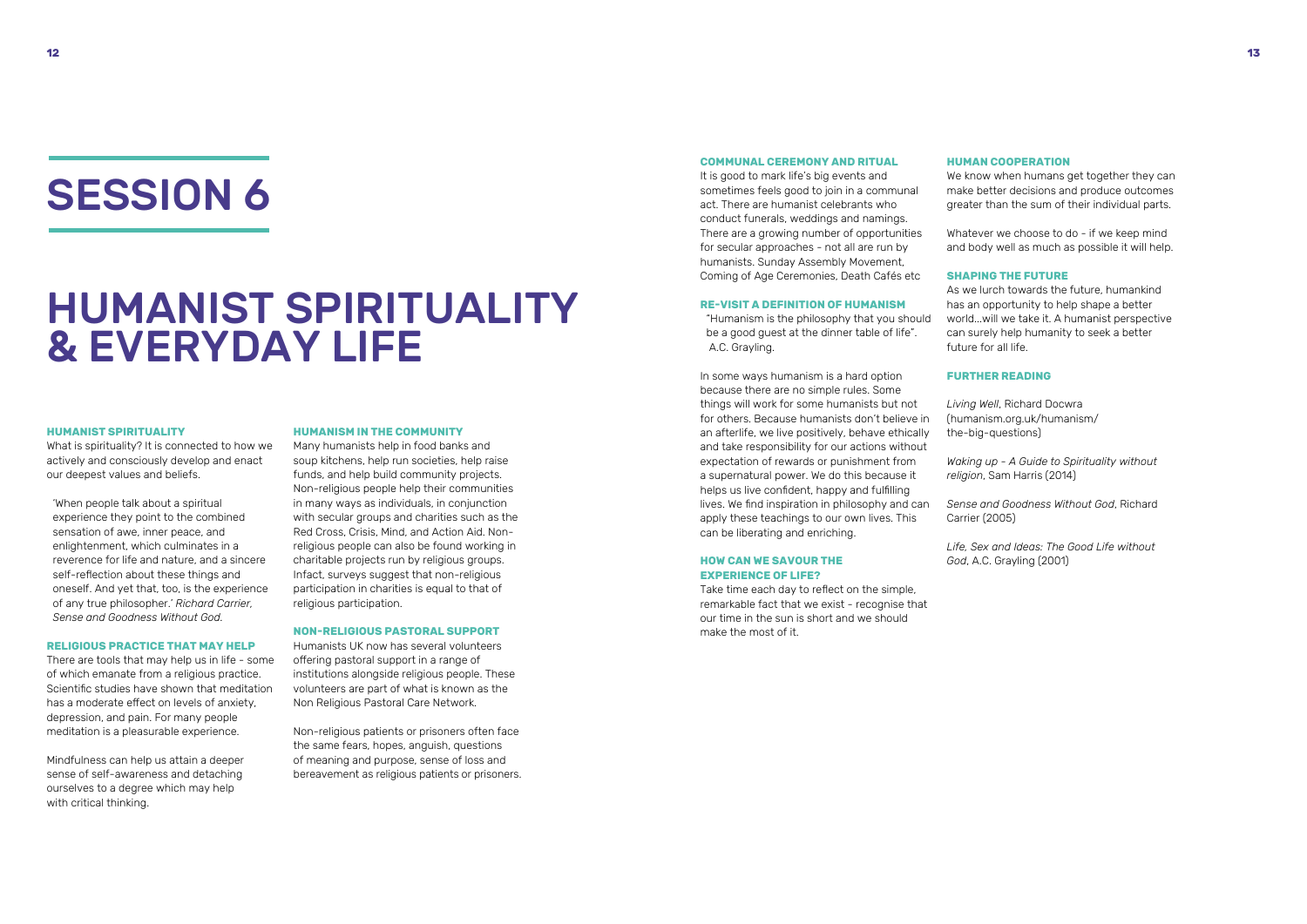| <b>QUESTION</b>                                                                                                                 | <b>BRIEF COMMENTS</b> | <b>Score (1-5)</b> |
|---------------------------------------------------------------------------------------------------------------------------------|-----------------------|--------------------|
| Did the sessions give you a<br>good overview of humanism<br>and humanist thought?                                               |                       |                    |
| Was six sessions the<br>right number of sessions?                                                                               |                       |                    |
| Did you find the<br>presentations engaging<br>and informative?                                                                  |                       |                    |
| Were the briefing<br>notes helpful?                                                                                             |                       |                    |
| Did the speakers engage<br>you well?                                                                                            |                       |                    |
| Were discussions useful?                                                                                                        |                       |                    |
| Was the venue adequate?                                                                                                         |                       |                    |
| Did you find there was<br>anything missing? Were<br>there any topic(s) that you<br>would like to be included/<br>expanded upon? |                       |                    |

| <b>QUESTION</b>                                                                   | <b>BRIEF COMMENTS</b> | <b>SCORE (1-5)</b> |
|-----------------------------------------------------------------------------------|-----------------------|--------------------|
| Would you like to get more<br>involved in local activities<br>aimed at humanists? |                       |                    |
| Would you recommend the<br>sessions to a friend?                                  |                       |                    |
| Please use this space to<br>add any further comments.                             |                       |                    |
| Which session(s)<br>did you attend?                                               |                       |                    |
| What worked well<br>throughout the sessions?                                      |                       |                    |
| What could be improved?                                                           |                       |                    |
| Other comments?                                                                   |                       |                    |

If you wish to identify yourself please give your name and contact details below: This is absolutely not required but if you do give your details we may contact you for further information and can supply further information on your local humanist group as and when this is available.

May we contact you for further information in relation to ye

|                                                                                                                 | <b>SCORE (1-5)</b> |  |  |  |
|-----------------------------------------------------------------------------------------------------------------|--------------------|--|--|--|
|                                                                                                                 |                    |  |  |  |
|                                                                                                                 |                    |  |  |  |
|                                                                                                                 |                    |  |  |  |
|                                                                                                                 |                    |  |  |  |
|                                                                                                                 |                    |  |  |  |
|                                                                                                                 |                    |  |  |  |
|                                                                                                                 |                    |  |  |  |
|                                                                                                                 |                    |  |  |  |
|                                                                                                                 |                    |  |  |  |
|                                                                                                                 |                    |  |  |  |
|                                                                                                                 |                    |  |  |  |
|                                                                                                                 |                    |  |  |  |
|                                                                                                                 |                    |  |  |  |
|                                                                                                                 |                    |  |  |  |
|                                                                                                                 |                    |  |  |  |
|                                                                                                                 |                    |  |  |  |
|                                                                                                                 |                    |  |  |  |
|                                                                                                                 |                    |  |  |  |
|                                                                                                                 |                    |  |  |  |
|                                                                                                                 |                    |  |  |  |
|                                                                                                                 |                    |  |  |  |
|                                                                                                                 |                    |  |  |  |
| contact details below: This is absolutely not required<br>her information and can supply further information on |                    |  |  |  |
|                                                                                                                 |                    |  |  |  |
|                                                                                                                 |                    |  |  |  |
|                                                                                                                 |                    |  |  |  |
|                                                                                                                 |                    |  |  |  |
|                                                                                                                 |                    |  |  |  |
|                                                                                                                 |                    |  |  |  |
|                                                                                                                 |                    |  |  |  |
|                                                                                                                 |                    |  |  |  |
| our experience of the One Life Sessions? Yes/No                                                                 |                    |  |  |  |

# EVALUATION

Please complete and return this form to help us continue to improve the One Life Sessions.

Where asked to 'score' an answer please rate 1 - 5 with 1 being low (poor/do not agree) and 5 being high (good/strongly agree).